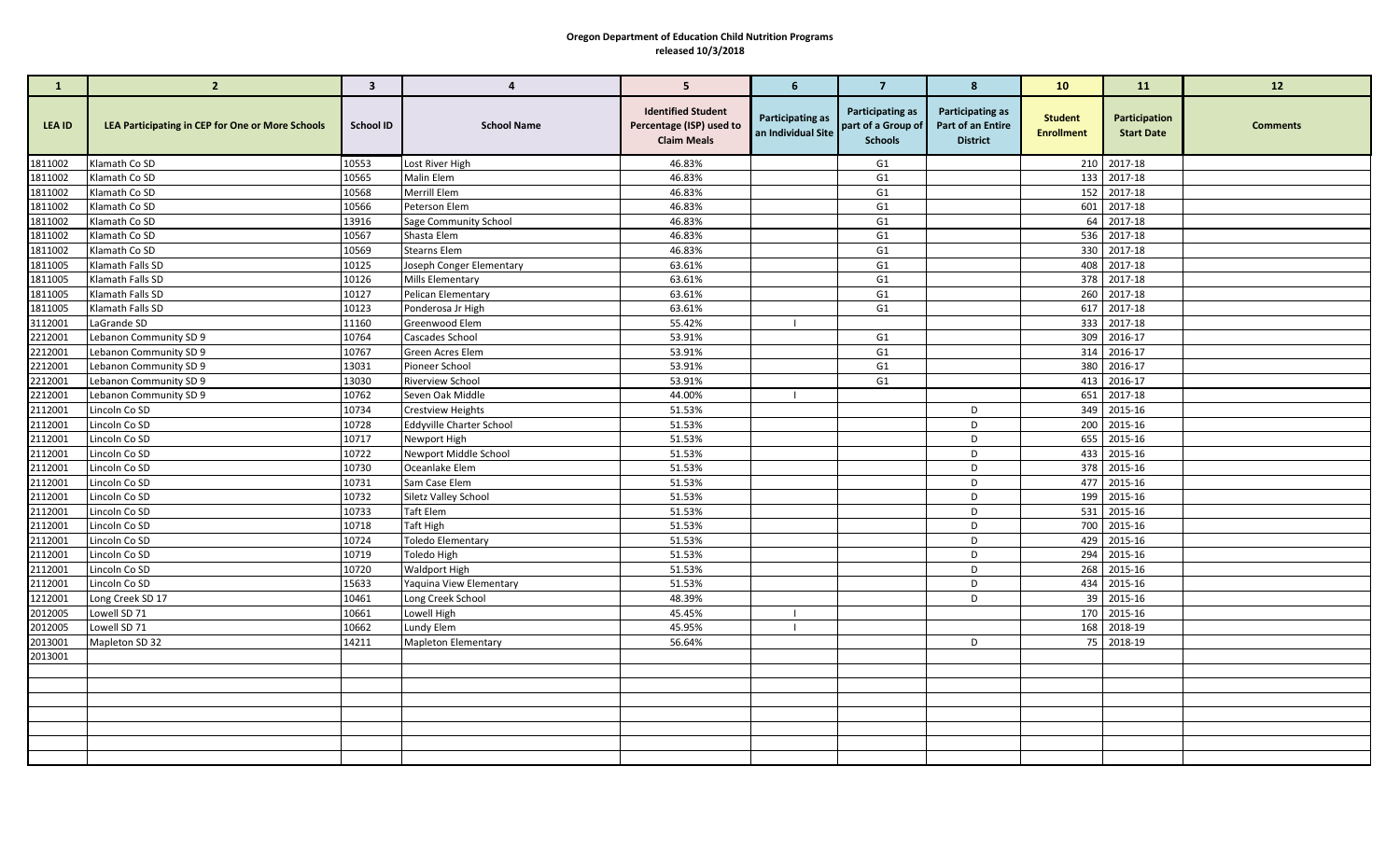| $\mathbf{1}$       | $\overline{2}$                                   | $\mathbf{3}$     | $\overline{4}$                       | 5 <sup>5</sup>                                                              | 6                                      | $\overline{7}$                                           | 8                                                               | 10                                  | 11                                 | 12              |
|--------------------|--------------------------------------------------|------------------|--------------------------------------|-----------------------------------------------------------------------------|----------------------------------------|----------------------------------------------------------|-----------------------------------------------------------------|-------------------------------------|------------------------------------|-----------------|
| LEA ID             | LEA Participating in CEP for One or More Schools | <b>School ID</b> | <b>School Name</b>                   | <b>Identified Student</b><br>Percentage (ISP) used to<br><b>Claim Meals</b> | Participating as<br>an Individual Site | Participating as<br>part of a Group of<br><b>Schools</b> | <b>Participating as</b><br>Part of an Entire<br><b>District</b> | <b>Student</b><br><b>Enrollment</b> | Participation<br><b>Start Date</b> | <b>Comments</b> |
| 1513001            | Medford SD 549                                   | 14407            | Central Medford High                 | 51.97%                                                                      |                                        | G1                                                       |                                                                 |                                     | 269 2018-19                        |                 |
| 1513001            | Medford SD 549                                   | 10499            | Griffin Creek Elem                   | 51.97%                                                                      |                                        | G <sub>1</sub>                                           |                                                                 |                                     | 612 2018-19                        |                 |
| 1513001            | Medford SD 549                                   | 10501            | <b>Howard Elem</b>                   | 51.97%                                                                      |                                        | G <sub>1</sub>                                           |                                                                 |                                     | 470 2018-19                        |                 |
| 1513001            | Medford SD 549                                   | 10502            | Jackson Elementary                   | 51.97%                                                                      |                                        | G <sub>1</sub>                                           |                                                                 |                                     | 425 2018-19                        |                 |
| 1513001            | Medford SD 549                                   | 10504            | Jefferson Elem                       | 51.97%                                                                      |                                        | G <sub>1</sub>                                           |                                                                 |                                     | 492 2018-19                        |                 |
| 1513001            | Medford SD 549                                   | 10505            | Kennedy Elem                         | 51.97%                                                                      |                                        | G <sub>1</sub>                                           |                                                                 |                                     | 559 2018-19                        |                 |
| 1513001            | Medford SD 549                                   | 10497            | McLoughlin Middle                    | 51.97%                                                                      |                                        | G1                                                       |                                                                 |                                     | 835 2018-19                        |                 |
| 1513001            | Medford SD 549                                   | 10507            | Oak Grove                            | 51.97%                                                                      |                                        | G1                                                       |                                                                 |                                     | 538 2018-19                        |                 |
| 1513001            | Medford SD 549                                   | 10508            | Roosevelt Elem                       | 51.97%                                                                      |                                        | G <sub>1</sub>                                           |                                                                 |                                     | 438 2018-19                        |                 |
| 1513001            | Medford SD 549                                   | 10509            | Ruch Elem                            | 51.97%                                                                      |                                        | G <sub>1</sub>                                           |                                                                 |                                     | 202 2018-19                        |                 |
| 1513001            | Medford SD 549                                   | 10510            | <b>Washington Elem</b>               | 51.97%                                                                      |                                        | G <sub>1</sub>                                           |                                                                 |                                     | 415 2018-19                        |                 |
| 1513001            | Medford SD 549<br>Milton-Freewater SD 7          | 10511<br>11129   | Wilson Elem<br><b>Central Middle</b> | 51.97%<br>46.41%                                                            |                                        | G1                                                       | D                                                               |                                     | 547 2018-19<br>445 2017-18         |                 |
| 3013001<br>3013001 | Milton-Freewater SD 7                            | 11131            | Freewater Elem                       | 46.41%                                                                      |                                        |                                                          | D                                                               |                                     | 289 2017-18                        |                 |
| 3013001            | Milton-Freewater SD 7                            | 16086            | <b>Gib Olinger Elementary</b>        | 46.41%                                                                      |                                        |                                                          | D                                                               |                                     | 2017-18                            |                 |
| 3013001            | Milton-Freewater SD 7                            | 11128            | McLoughlin High                      | 46.41%                                                                      |                                        |                                                          | D                                                               |                                     | 505 2017-18                        |                 |
| 2513001            | Morrow Co SD                                     | 10918            | A C Houghton Elem                    | 58.93%                                                                      |                                        | G1                                                       |                                                                 |                                     | 321 2017-18                        |                 |
| 2513001            | Morrow Co SD                                     | 13374            | <b>Irrigon Elementary</b>            | 50.00%                                                                      |                                        | G <sub>2</sub>                                           |                                                                 |                                     | 213 2018-19                        |                 |
| 2513001            | Morrow Co SD                                     | 13505            | <b>Morrow Education Center</b>       | 58.93%                                                                      |                                        | G <sub>1</sub>                                           |                                                                 |                                     | 86 2017-18                         |                 |
| 2513001            | Morrow Co SD                                     | 10921            | Sam Boardman Elem                    | 58.93%                                                                      |                                        | G1                                                       |                                                                 |                                     | 376 2017-18                        |                 |
| 2513001            | Morrow Co SD                                     | 13373            | <b>Windy River Elementary</b>        | 50.00%                                                                      |                                        | G <sub>2</sub>                                           |                                                                 |                                     | 259 2018-19                        |                 |
| 2613006            | Mt. Scott Learning Center                        | 13059            | Mt. Scott Learning Center            | 37.66%                                                                      |                                        |                                                          | D                                                               |                                     | 160 2014-15                        |                 |
| 0613002            | Myrtle Point SD 41                               | 10371            | Myrtle Crest School                  | 56.31%                                                                      |                                        |                                                          |                                                                 |                                     | 334 2016-17                        |                 |
| 0613002            | Myrtle Point SD 41                               | 10366            | Myrtle Point High                    | 45.80%                                                                      |                                        |                                                          |                                                                 |                                     | 222 2016-17                        |                 |
| 2614007            | Native American Youth and Family Center          | 13859            | Early College Academy                | 62.96%                                                                      |                                        |                                                          | D                                                               |                                     | 53 2018-19                         |                 |
| 2914002            | Nestucca Valley SD 101J                          | 11108            | Nestucca Valley Elem                 | 44.77%                                                                      | $\blacksquare$                         |                                                          |                                                                 |                                     | 232 2018-19                        |                 |
| 2014003            | Network Charter School                           | 13580            | Network Charter School               | 57.28%                                                                      |                                        |                                                          | D                                                               |                                     | 120 2015-16                        |                 |
| 3614001            | Newberg SD 29J                                   | 11315            | <b>Edwards Elem</b>                  | 45.05%                                                                      |                                        | G1                                                       |                                                                 |                                     | 544 2018-19                        |                 |
| 3614001            | Newberg SD 29J                                   | 15393            | Springbrook Education Center         | 45.05%                                                                      |                                        | G <sub>1</sub>                                           |                                                                 |                                     | 170 2018-19                        |                 |
| 0314001            | North Clackamas SD 12                            | 13196            | New Urban High School                | 41.72%                                                                      | $\blacksquare$                         |                                                          |                                                                 |                                     | 171 2016-17                        |                 |
| 0314001            | North Clackamas SD 12                            | 10267            | Whitcomb Elem                        | 52.50%                                                                      |                                        |                                                          |                                                                 |                                     | 432 2018-19                        |                 |
| 3314003            | North Wasco Co. SD                               | 13353            | Chenowith Elem                       | 48.90%                                                                      |                                        | G1                                                       |                                                                 |                                     | 457 2018-19                        |                 |
| 3314003            | North Wasco Co. SD                               | 13357            | Colonel Wright Elem                  | 48.90%                                                                      |                                        | G <sub>1</sub>                                           |                                                                 |                                     | 336 2018-19                        |                 |
| 3314003            | North Wasco Co. SD                               | 13358            | Dry Hollow Elem                      | 48.90%                                                                      |                                        | G <sub>1</sub>                                           |                                                                 |                                     | 506 2018-19                        |                 |
| 3314003            | North Wasco Co. SD                               | 13360            | The Dalles Middle                    | 48.90%                                                                      |                                        | G <sub>1</sub>                                           |                                                                 |                                     | 609 2018-19                        |                 |
| 3314003            | North Wasco Co. SD                               | 15120            | Wahtonka Campus                      | 48.90%                                                                      |                                        | G <sub>1</sub>                                           |                                                                 |                                     | 104 2018-19                        |                 |
| 2314001            | Nyssa SD 26                                      | 15720            | Nyssa Early Head Start Program       | 66.70%                                                                      |                                        |                                                          | D                                                               |                                     | 101 2018-19                        |                 |
| 2314001            | Nyssa SD 26                                      | 10800            | Nyssa Elem                           | 66.70%                                                                      |                                        |                                                          | D                                                               |                                     | 541 2018-19                        |                 |
| 2314001            | Nyssa SD 26                                      | 10798            | Nyssa High                           | 66.70%                                                                      |                                        |                                                          | D                                                               |                                     | 300 2018-19                        |                 |
| 2314001            | Nyssa SD 26                                      | 10799            | Nyssa Middle                         | 66.70%                                                                      |                                        |                                                          | D                                                               |                                     | 250 2018-19                        |                 |
| 2015001            | Oakridge SD 76                                   | 10672            | Oakridge Elem                        | 58.63%                                                                      |                                        |                                                          |                                                                 |                                     | 325 2016-17                        |                 |
| 2315001            | Ontario SD                                       | 10804            | Aiken Elem                           | 65.49%                                                                      |                                        | G1                                                       |                                                                 |                                     | 288 2018-19                        |                 |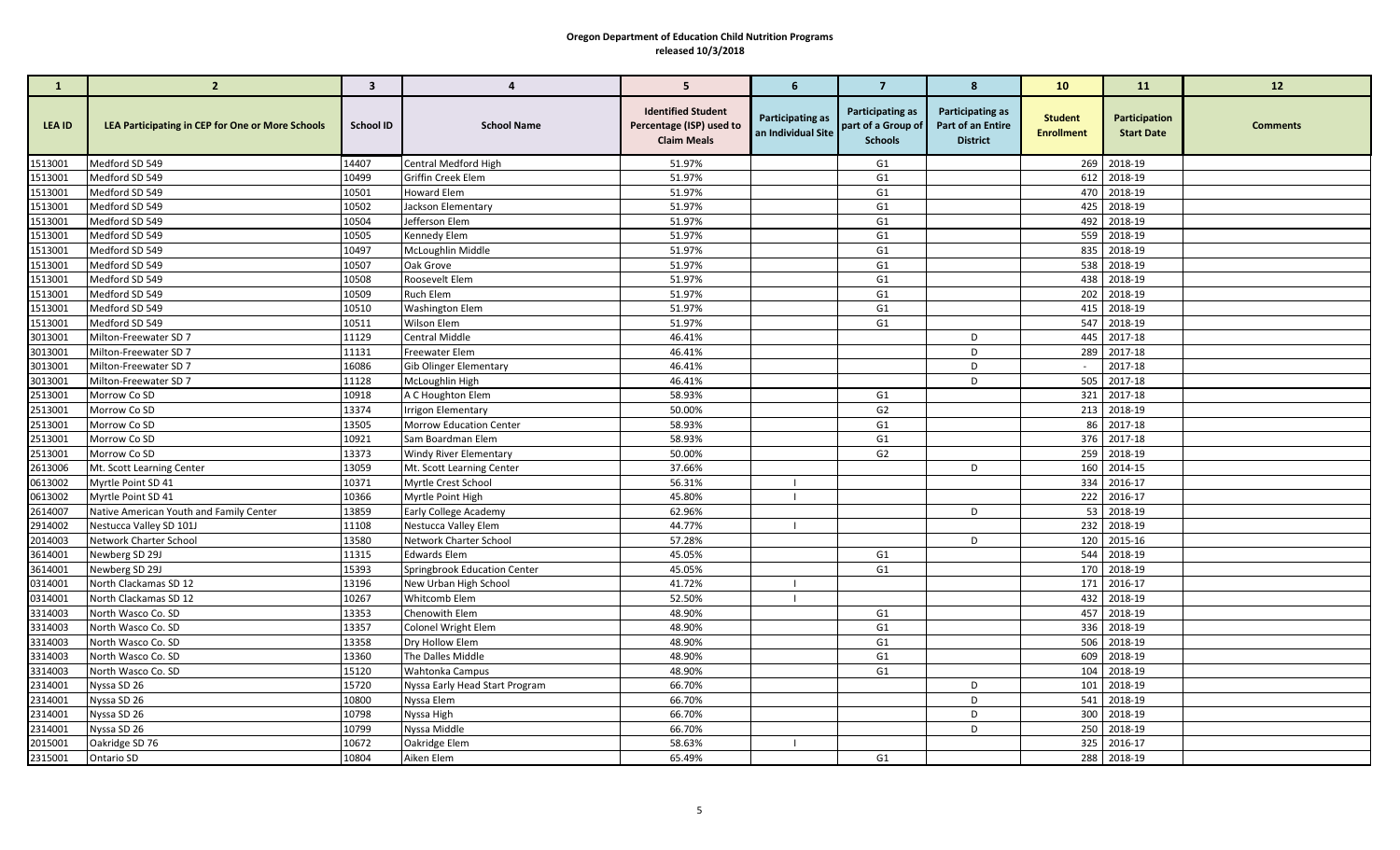| $\mathbf{1}$       | $\overline{2}$                                   | $\mathbf{3}$     | $\overline{4}$                     | 5                                                                           | 6                                      | $\overline{7}$                                           | 8                                                               | 10                                  | 11                                 | 12              |
|--------------------|--------------------------------------------------|------------------|------------------------------------|-----------------------------------------------------------------------------|----------------------------------------|----------------------------------------------------------|-----------------------------------------------------------------|-------------------------------------|------------------------------------|-----------------|
| LEA ID             | LEA Participating in CEP for One or More Schools | <b>School ID</b> | <b>School Name</b>                 | <b>Identified Student</b><br>Percentage (ISP) used to<br><b>Claim Meals</b> | Participating as<br>an Individual Site | Participating as<br>part of a Group of<br><b>Schools</b> | <b>Participating as</b><br>Part of an Entire<br><b>District</b> | <b>Student</b><br><b>Enrollment</b> | Participation<br><b>Start Date</b> | <b>Comments</b> |
| 2315001            | Ontario SD                                       | 10803            | Alameda Elem                       | 65.49%                                                                      |                                        | G1                                                       |                                                                 |                                     | 404 2018-19                        |                 |
| 2315001            | Ontario SD                                       | 10805            | Cairo Elem                         | 65.49%                                                                      |                                        | G <sub>1</sub>                                           |                                                                 |                                     | 149 2018-19                        |                 |
| 2315001            | Ontario SD                                       | 10806            | May Roberts Elem                   | 65.49%                                                                      |                                        | G <sub>1</sub>                                           |                                                                 |                                     | 379 2018-19                        |                 |
| 2315001            | Ontario SD                                       | 10802            | <b>Ontario Middle</b>              | 65.49%                                                                      |                                        | G <sub>1</sub>                                           |                                                                 |                                     | 326 2018-19                        |                 |
| 2315001            | Ontario SD                                       | 10807            | Pioneer Elem                       | 65.49%                                                                      |                                        | G <sub>1</sub>                                           |                                                                 |                                     | 110 2018-19                        |                 |
| 2615002            | Open School Inc.                                 | 15853            | Open School East                   | 64.29%                                                                      |                                        |                                                          | D                                                               |                                     | 130 2017-18                        |                 |
| 2616002            | Parkrose SD 3                                    | 10966            | Parkrose Middle                    | 53.59%                                                                      |                                        |                                                          |                                                                 |                                     | 754 2015-16                        |                 |
| 2616002            | Parkrose SD 3                                    | 10967            | Prescott Elem                      | 55.45%                                                                      |                                        |                                                          |                                                                 |                                     | 332 2018-19                        |                 |
| 2616002            | Parkrose SD 3                                    | 10970            | Shaver Elem                        | 60.87%                                                                      |                                        |                                                          |                                                                 |                                     | 353 2018-19                        |                 |
| 1516001            | Phoenix-Talent SD                                | 10515            | Orchard Hill Elem                  | 52.12%                                                                      |                                        | G <sub>1</sub>                                           |                                                                 |                                     | 428 2015-16                        |                 |
| 1516001            | Phoenix-Talent SD                                | 10516            | Phoenix Elem                       | 52.12%                                                                      |                                        | G <sub>1</sub>                                           |                                                                 |                                     | 382 2015-16                        |                 |
| 1516001            | Phoenix-Talent SD                                | 10517            | <b>Talent Elem</b>                 | 52.12%                                                                      | $\blacksquare$                         | G <sub>1</sub>                                           |                                                                 |                                     | 468 2015-16<br>186 2018-19         |                 |
| 3016002<br>2616010 | Pilot Rock SD 2<br>Portland OIC                  | 11142<br>11437   | Pilot Rock Elem<br>Portland OIC    | 42.49%<br>48.56%                                                            |                                        | G <sub>2</sub>                                           |                                                                 |                                     | 132 2018-19                        |                 |
| 2616010            | Portland OIC                                     | 15894            | <b>RAHS Lents</b>                  | 41.57%                                                                      |                                        |                                                          |                                                                 |                                     | 83 2017-18                         |                 |
| 2616010            | Portland OIC                                     | 15528            | Rosemary Anderson High School East | 48.56%                                                                      |                                        | G <sub>2</sub>                                           |                                                                 |                                     | 163 2018-19                        |                 |
| 2616010            | Portland OIC                                     | 15630            | St. Johns Campus                   | 66.67%                                                                      |                                        |                                                          |                                                                 |                                     | 76 2015-16                         |                 |
| 2616011            | Portland SD                                      | 14872            | Alliance HS @ Meek                 | 56.32%                                                                      |                                        | G <sub>1</sub>                                           |                                                                 |                                     | 123 2018-19                        |                 |
| 2616011            | Portland SD                                      | 11009            | <b>Boise/Eliot Elem</b>            | 56.32%                                                                      |                                        | G <sub>1</sub>                                           |                                                                 | 486                                 | 2018-19                            |                 |
| 2616011            | Portland SD                                      | 10995            | Cesar Chavez                       | 56.32%                                                                      |                                        | G <sub>1</sub>                                           |                                                                 |                                     | 533 2018-19                        |                 |
| 2616011            | Portland SD                                      | 10986            | George Middle                      | 56.32%                                                                      |                                        | G <sub>1</sub>                                           |                                                                 |                                     | 413 2018-19                        |                 |
| 2616011            | Portland SD                                      | 14257            | Harrison Park                      | 56.32%                                                                      |                                        | G <sub>1</sub>                                           |                                                                 | 669                                 | 2018-19                            |                 |
| 2616011            | Portland SD                                      | 11037            | Lent Elem                          | 56.32%                                                                      |                                        | G <sub>1</sub>                                           |                                                                 |                                     | 530 2018-19                        |                 |
| 2616011            | Portland SD                                      | 11034            | Martin Luther King Jr School       | 56.32%                                                                      |                                        | G <sub>1</sub>                                           |                                                                 |                                     | 377 2018-19                        |                 |
| 2616011            | Portland SD                                      | 13801            | Pioneer Programs                   | 56.32%                                                                      |                                        | G <sub>1</sub>                                           |                                                                 |                                     | 168 2018-19                        |                 |
| 2616011            | Portland SD                                      | 11047            | <b>Rigler Elem</b>                 | 56.32%                                                                      |                                        | G <sub>1</sub>                                           |                                                                 |                                     | 433 2018-19                        |                 |
| 2616011            | Portland SD                                      | 13804            | Rosa Parks Elem                    | 56.32%                                                                      |                                        | G <sub>1</sub>                                           |                                                                 |                                     | 280 2018-19                        |                 |
| 2616011            | Portland SD                                      | 11050            | Scott Elem                         | 56.32%                                                                      |                                        | G <sub>1</sub>                                           |                                                                 |                                     | 510 2018-19                        |                 |
| 2616011            | Portland SD                                      | 11051            | Sitton Elementary                  | 56.32%                                                                      |                                        | G <sub>1</sub>                                           |                                                                 |                                     | 337 2018-19                        |                 |
| 2616011            | Portland SD                                      | 11064            | Woodmere Elem                      | 56.32%                                                                      |                                        | G <sub>1</sub>                                           |                                                                 |                                     | 288 2018-19                        |                 |
| 2616011            | Portland SD                                      | 16035            | <b>Youth Progress Association</b>  | 56.32%                                                                      |                                        | G <sub>1</sub>                                           |                                                                 |                                     | 24 2018-19                         |                 |
| 1516002            | Prospect SD 59                                   | 10519            | Prospect School                    | 58.22%                                                                      |                                        |                                                          | D                                                               |                                     | 222 2018-19                        |                 |
| 0918002            | Redmond SD 2J                                    | 10397            | M A Lynch Elem                     | 59.88%                                                                      |                                        |                                                          |                                                                 |                                     | 372 2016-17                        |                 |
| 1018001            | Reedsport SD 105                                 | 10426            | <b>Highland Elem</b>               | 53.41%                                                                      |                                        |                                                          |                                                                 |                                     | 346 2017-18                        |                 |
| 1018001            | Reedsport SD 105                                 | 10424            | Reedsport Community Charter School | 48.06%                                                                      | $\blacksquare$                         |                                                          |                                                                 |                                     | 301 2017-18                        |                 |
| 2618002            | Reynolds SD 7                                    | 11077            | Alder Elem                         | 58.77%                                                                      |                                        | G <sub>1</sub>                                           |                                                                 |                                     | 487 2018-19                        |                 |
| 2618002            | Reynolds SD 7                                    | 11078            | Davis Elem                         | 58.77%                                                                      |                                        | G1                                                       |                                                                 |                                     | 445 2018-19                        |                 |
| 2618002            | Reynolds SD 7                                    | 11079            | <b>Fairview Elementary</b>         | 58.77%                                                                      |                                        | G <sub>1</sub>                                           |                                                                 |                                     | 380 2018-19                        |                 |
| 2618002            | Reynolds SD 7                                    | 14812            | <b>Four Creeks</b>                 | 72.73%                                                                      |                                        |                                                          |                                                                 |                                     | 40 2018-19                         |                 |
| 2618002            | Reynolds SD 7                                    | 11080            | Glenfair Elem                      | 58.77%                                                                      |                                        | G <sub>1</sub>                                           |                                                                 |                                     | 513 2018-19                        |                 |
| 2618002            | Reynolds SD 7                                    | 11081            | Hartley Elem                       | 58.77%                                                                      |                                        | G1                                                       |                                                                 |                                     | 453 2018-19                        |                 |
| 2618002            | Reynolds SD 7                                    | 11074            | Hauton B Lee Middle                | 58.77%                                                                      |                                        | G <sub>1</sub>                                           |                                                                 |                                     | 707 2018-19                        |                 |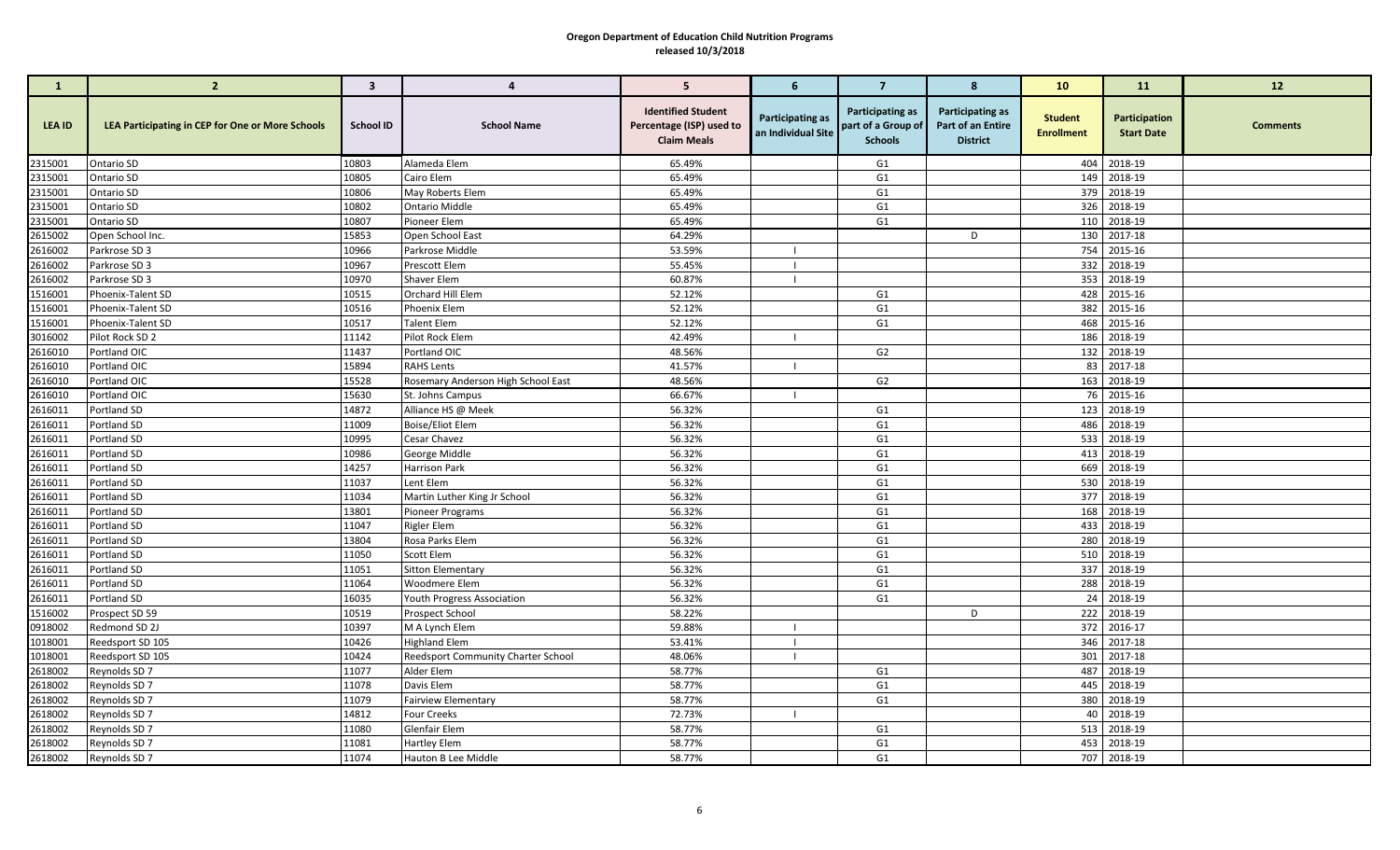| $\mathbf{1}$       | $\overline{2}$                                          | $\mathbf{3}$   | $\overline{4}$                                     | 5                                                                           | 6                                      | $\overline{7}$                                           | 8                                                               | 10                                  | 11                                 | 12              |
|--------------------|---------------------------------------------------------|----------------|----------------------------------------------------|-----------------------------------------------------------------------------|----------------------------------------|----------------------------------------------------------|-----------------------------------------------------------------|-------------------------------------|------------------------------------|-----------------|
| <b>LEA ID</b>      | <b>LEA Participating in CEP for One or More Schools</b> | School ID      | <b>School Name</b>                                 | <b>Identified Student</b><br>Percentage (ISP) used to<br><b>Claim Meals</b> | Participating as<br>an Individual Site | Participating as<br>part of a Group of<br><b>Schools</b> | <b>Participating as</b><br>Part of an Entire<br><b>District</b> | <b>Student</b><br><b>Enrollment</b> | Participation<br><b>Start Date</b> | <b>Comments</b> |
| 2618002            | Reynolds SD 7                                           | 11082          | Margaret Scott Elem                                | 58.77%                                                                      |                                        | G1                                                       |                                                                 |                                     | 435 2018-19                        |                 |
| 2618002            | Reynolds SD 7                                           | 13214          | Reynolds Learning Academy                          | 58.77%                                                                      |                                        | G <sub>1</sub>                                           |                                                                 |                                     | 205 2018-19                        |                 |
| 2618002            | Reynolds SD 7                                           | 11075          | Reynolds Middle                                    | 58.77%                                                                      |                                        | G <sub>1</sub>                                           |                                                                 | 884                                 | 2018-19                            |                 |
| 2618002            | Reynolds SD 7                                           | 13213          | Salish Ponds Elementary                            | 58.77%                                                                      |                                        | G <sub>1</sub>                                           |                                                                 |                                     | 464 2018-19                        |                 |
| 2618002            | Reynolds SD 7                                           | 11085          | <b>Wilkes Elem</b>                                 | 58.77%                                                                      |                                        | G <sub>1</sub>                                           |                                                                 |                                     | 427 2018-19                        |                 |
| 2419004            | Salem/Keizer SD 24J                                     | 10850          | Auburn Elem                                        | 57.00%                                                                      |                                        | G <sub>1</sub>                                           |                                                                 |                                     | 686 2015-16                        |                 |
| 2419004            | Salem/Keizer SD 24J                                     | 13119          | Baker                                              | 57.00%                                                                      |                                        | G <sub>1</sub>                                           |                                                                 |                                     | $9$ 2015-16                        |                 |
| 2419004            | Salem/Keizer SD 24J                                     | 10854          | <b>Bush Elem</b>                                   | 57.00%                                                                      |                                        | G1                                                       |                                                                 |                                     | 324 2015-16                        |                 |
| 2419004            | Salem/Keizer SD 24J                                     | 15153          | Chavez Elementary                                  | 57.00%                                                                      |                                        | G1                                                       |                                                                 |                                     | 580 2015-16                        |                 |
| 2419004            | Salem/Keizer SD 24J                                     | 12791          | <b>Claggett Creek Secondary</b>                    | 57.00%                                                                      |                                        | G <sub>1</sub>                                           |                                                                 |                                     | 968 2015-16                        |                 |
| 2419004            | Salem/Keizer SD 24J                                     | 13679          | Downtown Learning Center                           | 57.00%                                                                      |                                        | G <sub>1</sub>                                           |                                                                 |                                     | 77 2015-16                         |                 |
| 2419004            | Salem/Keizer SD 24J                                     | 10859          | Englewood Elem                                     | 57.00%                                                                      |                                        | G <sub>1</sub>                                           |                                                                 |                                     | 380 2015-16<br>544 2015-16         |                 |
| 2419004            | Salem/Keizer SD 24J<br>Salem/Keizer SD 24J              | 10873<br>10861 | <b>Eyre Elementary</b>                             | 57.00%<br>57.00%                                                            |                                        | G <sub>1</sub><br>G <sub>1</sub>                         |                                                                 | 552                                 | 2015-16                            |                 |
| 2419004<br>2419004 | Salem/Keizer SD 24J                                     | 10863          | Four Corners Elem<br><b>Grant Community School</b> | 57.00%                                                                      |                                        | G <sub>1</sub>                                           |                                                                 |                                     | 426 2015-16                        |                 |
| 2419004            | Salem/Keizer SD 24J                                     | 12788          | Hallman Elementary                                 | 57.00%                                                                      |                                        | G <sub>1</sub>                                           |                                                                 |                                     | 429 2015-16                        |                 |
| 2419004            | Salem/Keizer SD 24J                                     | 10865          | Hayesville Elem                                    | 57.00%                                                                      |                                        | G <sub>1</sub>                                           |                                                                 | 443                                 | 2015-16                            |                 |
| 2419004            | Salem/Keizer SD 24J                                     | 12866          | Highland                                           | 57.00%                                                                      |                                        | G <sub>1</sub>                                           |                                                                 |                                     | 418 2015-16                        |                 |
| 2419004            | Salem/Keizer SD 24J                                     | 10868          | Hoover Elem                                        | 57.00%                                                                      |                                        | G <sub>1</sub>                                           |                                                                 | 448                                 | 2015-16                            |                 |
| 2419004            | Salem/Keizer SD 24J                                     | 10842          | <b>Houck Middle</b>                                | 57.00%                                                                      |                                        | G <sub>1</sub>                                           |                                                                 |                                     | 1,034 2015-16                      |                 |
| 2419004            | Salem/Keizer SD 24J                                     | 10869          | Keizer Elem                                        | 57.00%                                                                      |                                        | G <sub>1</sub>                                           |                                                                 | 738                                 | 2015-16                            |                 |
| 2419004            | Salem/Keizer SD 24J                                     | 10870          | Kennedy Elem                                       | 57.00%                                                                      |                                        | G <sub>1</sub>                                           |                                                                 |                                     | 448 2015-16                        |                 |
| 2419004            | Salem/Keizer SD 24J                                     | 12787          | Lamb Elementary                                    | 57.00%                                                                      |                                        | G <sub>1</sub>                                           |                                                                 |                                     | 503 2015-16                        |                 |
| 2419004            | Salem/Keizer SD 24J                                     | 12515          | Miller Elem                                        | 57.00%                                                                      |                                        | G <sub>1</sub>                                           |                                                                 |                                     | 407 2015-16                        |                 |
| 2419004            | Salem/Keizer SD 24J                                     | 10838          | North Salem High                                   | 57.00%                                                                      |                                        | G <sub>1</sub>                                           |                                                                 |                                     | 1,641 2015-16                      |                 |
| 2419004            | Salem/Keizer SD 24J                                     | 10845          | Parrish Middle                                     | 57.00%                                                                      |                                        | G <sub>1</sub>                                           |                                                                 | 688                                 | 2015-16                            |                 |
| 2419004            | Salem/Keizer SD 24J                                     | 10880          | Richmond Elem                                      | 57.00%                                                                      |                                        | G <sub>1</sub>                                           |                                                                 |                                     | 344 2015-16                        |                 |
| 2419004            | Salem/Keizer SD 24J                                     | 13626          | Roberts High School                                | 57.00%                                                                      |                                        | G <sub>1</sub>                                           |                                                                 |                                     | 111 2015-16                        |                 |
| 2419004            | Salem/Keizer SD 24J                                     | 10884          | Scott Elem                                         | 57.00%                                                                      |                                        | G <sub>1</sub>                                           |                                                                 |                                     | 603 2015-16                        |                 |
| 2419004            | Salem/Keizer SD 24J                                     | 15007          | Sophomore Connections                              | 57.00%                                                                      |                                        | G <sub>1</sub>                                           |                                                                 |                                     | 50 2015-16                         |                 |
| 2419004            | Salem/Keizer SD 24J                                     | 10846          | <b>Stephens Middle</b>                             | 57.00%                                                                      |                                        | G1                                                       |                                                                 |                                     | 1,092 2015-16                      |                 |
| 2419004            | Salem/Keizer SD 24J                                     | 10886          | Swegle Elem                                        | 57.00%                                                                      |                                        | G <sub>1</sub>                                           |                                                                 |                                     | 538 2015-16                        |                 |
| 2419004            | Salem/Keizer SD 24J                                     | 16029          | <b>Teen Parent</b>                                 | 57.00%                                                                      |                                        | G <sub>1</sub>                                           |                                                                 |                                     | 53 2015-16                         |                 |
| 2419004            | Salem/Keizer SD 24J                                     | 10847          | Waldo Middle                                       | 57.00%                                                                      |                                        | G <sub>1</sub>                                           |                                                                 |                                     | 1,039 2015-16                      |                 |
| 2419004            | Salem/Keizer SD 24J                                     | 10887          | <b>Washington Elem</b>                             | 57.00%                                                                      |                                        | G <sub>1</sub>                                           |                                                                 |                                     | 416 2015-16                        |                 |
| 2419004            | Salem/Keizer SD 24J                                     | 12790          | <b>Weddle Elementary</b>                           | 57.00%                                                                      |                                        | G <sub>1</sub>                                           |                                                                 |                                     | 454 2015-16                        |                 |
| 2419004            | Salem/Keizer SD 24J                                     | 10888          | Yoshikai Elem                                      | 57.00%                                                                      |                                        | G <sub>1</sub>                                           |                                                                 | 582                                 | 2015-16                            |                 |
| 2219006            | Sand Ridge Charter School                               | 15294          | Sweet Home Charter School                          | 45.33%                                                                      |                                        |                                                          |                                                                 |                                     | 169 2016-17                        |                 |
| 2619004            | Serendipity Center                                      | 11442          | Serendipity Center                                 | 60.91%                                                                      |                                        |                                                          | D                                                               |                                     | 105 2015-16                        |                 |
| 3619001            | Sheridan SD 48J                                         | 13460          | Faulconer - Chapman School                         | 52.91%                                                                      |                                        | G1                                                       |                                                                 |                                     | 506 2015-16                        |                 |
| 3619001            | Sheridan SD 48J                                         | 11318          | Sheridan High                                      | 52.91%                                                                      |                                        | G <sub>1</sub>                                           |                                                                 |                                     | 241 2015-16                        |                 |
| 2019006            | South Lane SD 45J                                       | 10684          | Al Kennedy Alternative High School                 | 57.97%                                                                      | $\blacksquare$                         |                                                          |                                                                 |                                     | 76 2018-19                         |                 |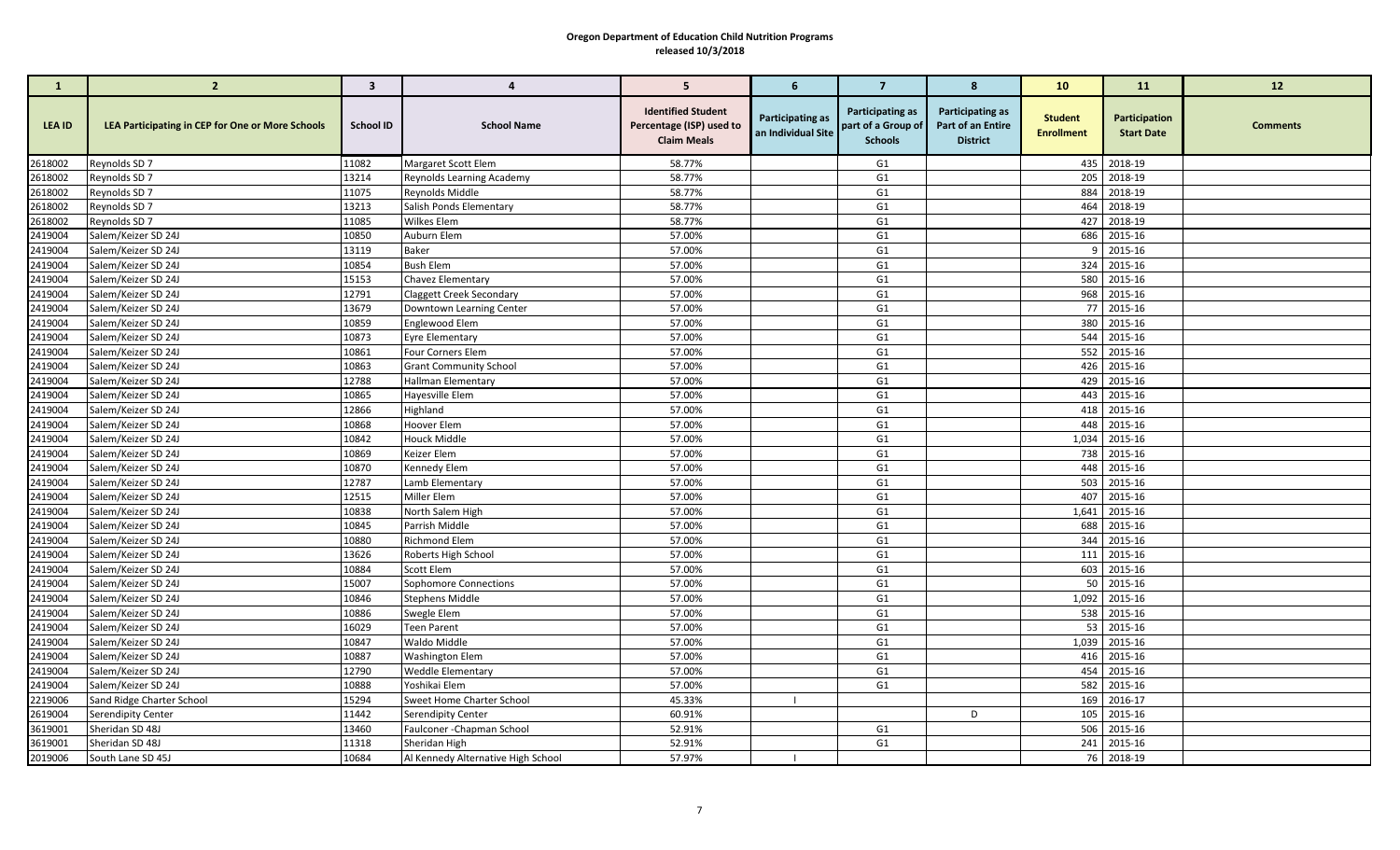| $\mathbf{1}$       | $\overline{2}$                                   | $\overline{\mathbf{3}}$ | $\overline{4}$                      | 5                                                                           | 6                                      | $\overline{7}$                                           | 8                                                               | 10                                  | 11                                 | 12              |
|--------------------|--------------------------------------------------|-------------------------|-------------------------------------|-----------------------------------------------------------------------------|----------------------------------------|----------------------------------------------------------|-----------------------------------------------------------------|-------------------------------------|------------------------------------|-----------------|
| LEA ID             | LEA Participating in CEP for One or More Schools | School ID               | <b>School Name</b>                  | <b>Identified Student</b><br>Percentage (ISP) used to<br><b>Claim Meals</b> | Participating as<br>an Individual Site | Participating as<br>part of a Group of<br><b>Schools</b> | <b>Participating as</b><br>Part of an Entire<br><b>District</b> | <b>Student</b><br><b>Enrollment</b> | Participation<br><b>Start Date</b> | <b>Comments</b> |
| 2019006            | South Lane SD 45J                                | 10688                   | Dorena Elem                         | 56.47%                                                                      |                                        |                                                          |                                                                 |                                     | 102 2015-16                        |                 |
| 3319001            | South Wasco Co SD                                | 11184                   | <b>Maupin Elem</b>                  | 42.13%                                                                      |                                        |                                                          | D                                                               |                                     | 128 2017-18                        |                 |
| 3319001            | South Wasco Co SD                                | 11183                   | South Wasco County High School      | 42.13%                                                                      |                                        |                                                          | D                                                               |                                     | 108 2017-18                        |                 |
| 2019007            | Springfield SD 19                                | 10702                   | Douglas Gardens Elem                | 63.35%                                                                      |                                        | G1                                                       |                                                                 |                                     | 380 2015-16                        |                 |
| 2019007            | Springfield SD 19                                | 10703                   | Elizabeth Page Elem                 | 63.35%                                                                      |                                        | G <sub>1</sub>                                           |                                                                 |                                     | 401 2015-16                        |                 |
| 2019007            | Springfield SD 19                                | 10705                   | Guy Lee Elem                        | 63.35%                                                                      |                                        | G1                                                       |                                                                 |                                     | 392 2015-16                        |                 |
| 2019007            | Springfield SD 19                                | 10696                   | Hamlin Middle                       | 63.35%                                                                      |                                        | G <sub>1</sub>                                           |                                                                 |                                     | 656 2015-16                        |                 |
| 2019007            | Springfield SD 19                                | 10706                   | Maple Elem                          | 63.35%                                                                      |                                        | G <sub>1</sub>                                           |                                                                 |                                     | 344 2015-16                        |                 |
| 2019007            | Springfield SD 19                                | 10711                   | Riverbend Elem                      | 63.35%                                                                      |                                        | G1                                                       |                                                                 |                                     | 502 2015-16                        |                 |
| 2019007            | Springfield SD 19                                | 15105                   | Two Rivers-Dos Rios Elementary      | 63.35%                                                                      |                                        | G <sub>1</sub>                                           |                                                                 |                                     | 476 2015-16                        |                 |
| 2219004            | Sweet Home SD 55                                 | 10785                   | <b>Foster Elem</b>                  | 52.53%                                                                      |                                        | G <sub>1</sub>                                           |                                                                 |                                     | 323 2018-19                        |                 |
| 2219004            | Sweet Home SD 55                                 | 10786                   | Hawthorne Elem                      | 52.53%                                                                      |                                        | G <sub>1</sub>                                           |                                                                 |                                     | 352 2018-19                        |                 |
| 2219004            | Sweet Home SD 55                                 | 10787                   | <b>Holley Elem</b>                  | 52.53%                                                                      |                                        | G <sub>1</sub>                                           |                                                                 |                                     | 156 2018-19                        |                 |
| 2219004            | Sweet Home SD 55                                 | 10788                   | Oak Heights Elem                    | 52.53%                                                                      |                                        | G <sub>1</sub>                                           |                                                                 |                                     | 306 2018-19                        |                 |
| 1720001            | Three Rivers SD                                  | 10538                   | Evergreen Elem                      | 57.08%                                                                      |                                        | G <sub>1</sub>                                           |                                                                 |                                     | 389 2015-16                        |                 |
| 1720001            | Three Rivers SD                                  | 10540                   | Fort Vannoy Elem                    | 57.08%                                                                      |                                        | G <sub>1</sub>                                           |                                                                 |                                     | 258 2015-16                        |                 |
| 1720001            | Three Rivers SD                                  | 10539                   | Fruitdale Elem                      | 57.08%                                                                      |                                        | G <sub>1</sub>                                           |                                                                 |                                     | 372 2015-16                        |                 |
| 1720001            | Three Rivers SD                                  | 10533                   | <b>Illinois Valley High</b>         | 57.08%                                                                      |                                        | G <sub>1</sub>                                           |                                                                 |                                     | 309 2015-16                        |                 |
| 1720001            | Three Rivers SD                                  | 10535                   | Lincoln Savage Middle               | 57.08%                                                                      |                                        | G <sub>1</sub>                                           |                                                                 |                                     | 386 2015-16                        |                 |
| 1720001            | Three Rivers SD                                  | 10536                   | Lorna Byrne Middle                  | 57.08%                                                                      |                                        | G1                                                       |                                                                 |                                     | 311 2015-16                        |                 |
| 1720001            | Three Rivers SD                                  | 10542                   | Madrona Elem                        | 57.08%                                                                      |                                        | G <sub>1</sub>                                           |                                                                 |                                     | 380 2015-16                        |                 |
| 1720001            | Three Rivers SD                                  | 13727                   | Manzanita Elementary                | 57.08%                                                                      |                                        | G <sub>1</sub>                                           |                                                                 |                                     | 403 2015-16                        |                 |
| 1720001            | Three Rivers SD                                  | 10546                   | Williams Elem                       | 57.08%                                                                      |                                        | G <sub>1</sub>                                           |                                                                 |                                     | 69 2015-16                         |                 |
| 3420001            | <b>Tigard-Tualatin SD 23J</b>                    | 11289                   | <b>Durham Education Center</b>      | 42.88%                                                                      |                                        | G <sub>1</sub>                                           |                                                                 |                                     | 78 2015-16                         |                 |
| 3420001            | Tigard-Tualatin SD 23J                           | 11287                   | Metzger Elem                        | 42.88%                                                                      |                                        | G <sub>1</sub>                                           |                                                                 |                                     | 645 2015-16                        |                 |
| 2920002            | <b>Tillamook SD</b>                              | 14088                   | <b>Wilson Alternative Education</b> | 55.22%                                                                      | - 1                                    |                                                          |                                                                 |                                     | 71 2018-19                         |                 |
| 3021002            | Umatilla SD 6                                    | 11148                   | Clara Brownell Middle               | 60.77%                                                                      |                                        |                                                          | D<br>D                                                          |                                     | 296 2018-19                        |                 |
| 3021002            | Umatilla SD 6                                    | 11149<br>11147          | McNary Heights Elem                 | 60.77%<br>60.77%                                                            |                                        |                                                          | D                                                               |                                     | 676 2018-19                        |                 |
| 3021002            | Umatilla SD 6                                    | 15310                   | Umatilla High                       | 35.09%                                                                      |                                        |                                                          | D                                                               |                                     | 393 2018-19<br>12 2014-15          |                 |
| 2322001<br>2322001 | Vale SD 84<br>Vale SD 84                         | 14204                   | Oregon Trail Learning Academy       | 35.09%                                                                      |                                        |                                                          | D                                                               |                                     | 428 2014-15                        |                 |
| 2322001            | Vale SD 84                                       | 10808                   | Vale Elementary                     | 35.09%                                                                      |                                        |                                                          | D                                                               |                                     | 272 2014-15                        |                 |
| 2322001            | Vale SD 84                                       | 10811                   | Vale High<br>Vale Middle            | 35.09%                                                                      |                                        |                                                          | D                                                               |                                     | 98 2014-15                         |                 |
| 2322001            | Vale SD 84                                       | 10810                   | Willowcreek Elem                    | 35.09%                                                                      |                                        |                                                          | D                                                               |                                     | 97 2014-15                         |                 |
| 3623002            | Willamina SD 30J                                 | 11326                   | Willamina Elem                      | 56.34%                                                                      |                                        |                                                          | D                                                               |                                     | 462 2016-17                        |                 |
| 3623002            | Willamina SD 30J                                 | 11323                   | Willamina High                      | 56.34%                                                                      |                                        |                                                          | D                                                               |                                     | 284 2016-17                        |                 |
| 3623002            | Willamina SD 30J                                 | 11324                   | Willamina Middle                    | 56.34%                                                                      |                                        |                                                          | D                                                               |                                     | 134 2016-17                        |                 |
| 2423006            | Woodburn SD 103                                  | 13839                   | AIS                                 | 48.38%                                                                      |                                        | G3                                                       |                                                                 |                                     | 246 2018-19                        |                 |
| 2423006            | Woodburn SD 103                                  | 13844                   | Arthur Academy                      | 46.53%                                                                      |                                        | G <sub>2</sub>                                           |                                                                 | 165                                 | 2018-19                            |                 |
| 2423006            | Woodburn SD 103                                  | 14262                   | <b>Bridges</b>                      | 48.38%                                                                      |                                        | G <sub>3</sub>                                           |                                                                 |                                     | 17 2018-19                         |                 |
| 2423006            | Woodburn SD 103                                  | 10908                   | French Prairie Middle               | 50.21%                                                                      |                                        | G1                                                       |                                                                 |                                     | 649 2018-19                        |                 |
| 2423006            | Woodburn SD 103                                  | 10910                   | <b>Heritage Elem</b>                | 50.21%                                                                      |                                        | G <sub>1</sub>                                           |                                                                 |                                     | 896 2018-19                        |                 |
|                    |                                                  |                         |                                     |                                                                             |                                        |                                                          |                                                                 |                                     |                                    |                 |